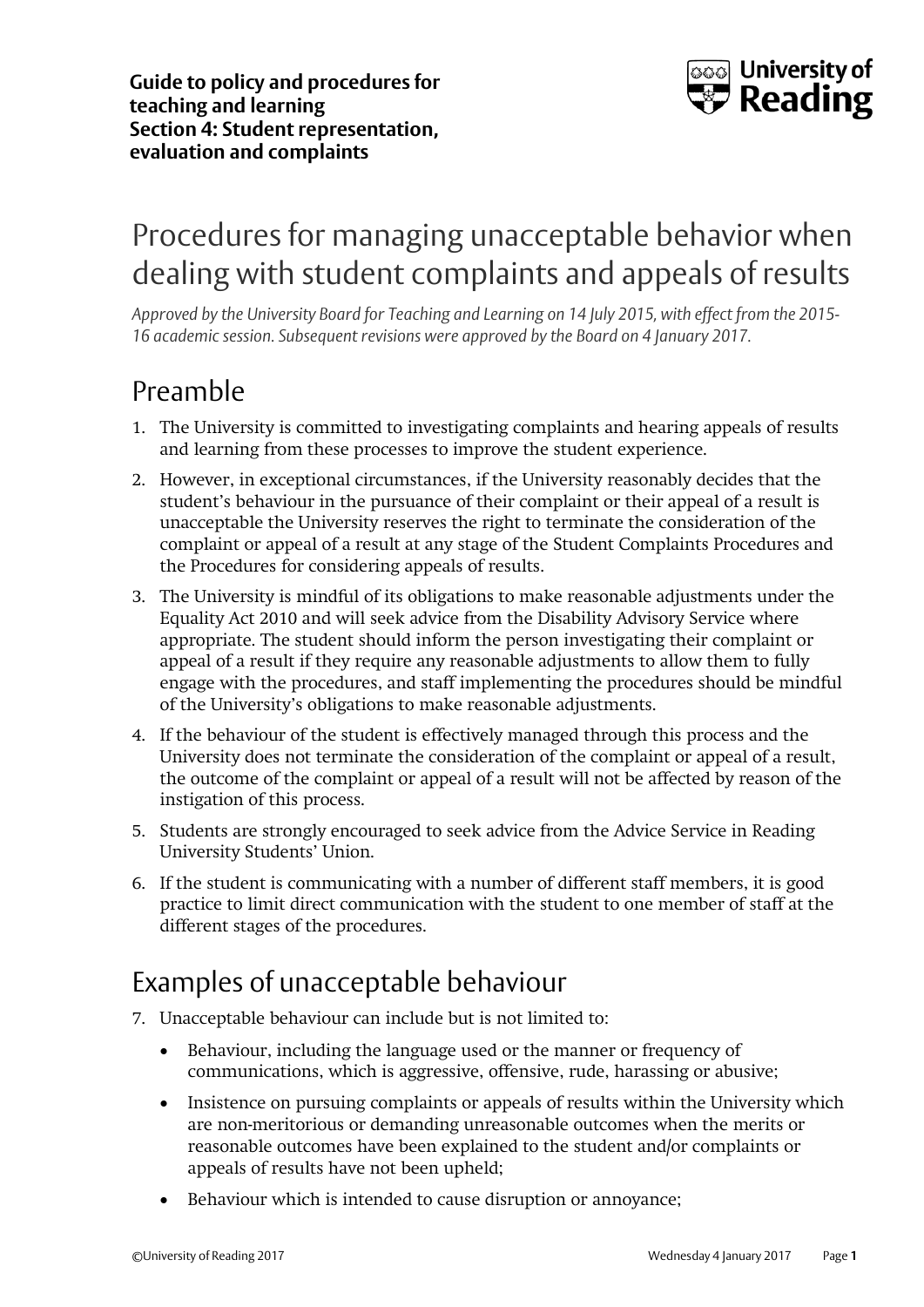• Behaviour which is frivolous or vexatious.

## Procedure for dealing with unacceptable behaviour

#### **Informal stage**

- 8. If a member of staff communicating with the student about a complaint or an appeal of a result considers that the student's behaviour is unacceptable the staff member may implement immediate action. Examples of this include but are not limited to:
	- terminating a phone call;
	- discontinuing a meeting;
	- seeking the assistance of the University's Security Services or the Police.
- 9. Following the unacceptable behaviour, the relevant staff member should email the student to identify the unacceptable behaviour, and where appropriate set out the behaviour expected of the student in the future. The email should inform the student that the University reserves the right to terminate the consideration of the complaint or appeal of a result under this procedure. The Student Complaints and Discipline Officer must be copied in the email.
- 10. The student may be referred to the Regulations for Student Conduct.
- 11. Exceptionally, the University reserves the right to immediately terminate the consideration of a complaint or an appeal of a result if the unacceptable behaviour is of a serious nature. This must be approved by a member of the University Executive Board.

#### **Initiating the formal process**

- 12. If the unacceptable behaviour continues, the relevant staff member will inform the Head of Governance who will evaluate whether the student's behaviour is unacceptable. If the Head of Governance concludes that the student's behaviour needs to be managed under this procedure to allow a fair and reasonable consideration of the complaint or appeal of a result, the Head of Governance will email a written formal warning to the student. The written warning will identify the unacceptable behaviour.
- 13. In the written warning, the Head of Governance will normally implement one or more intermediate actions which the student must adhere to. Failure to adhere to the intermediate actions will result in the termination of the consideration of the complaint or appeal of a result.
- 14. Examples of intermediate actions:
	- Limit communication with the student to a particular format e.g. email only;
	- Limit communication with the student to a particular staff member at a particular time e.g. the student may only call one member of staff for a maximum time on a particular day;
	- Inform the student that they must nominate a representative to act on their behalf. The University reserves the right to terminate communication with a student's representative in accordance with this procedure if his or her behaviour is unacceptable;
	- Suspend the consideration of the complaint or appeal of a result for a specified period of time or until a specified action has been carried out by the student.